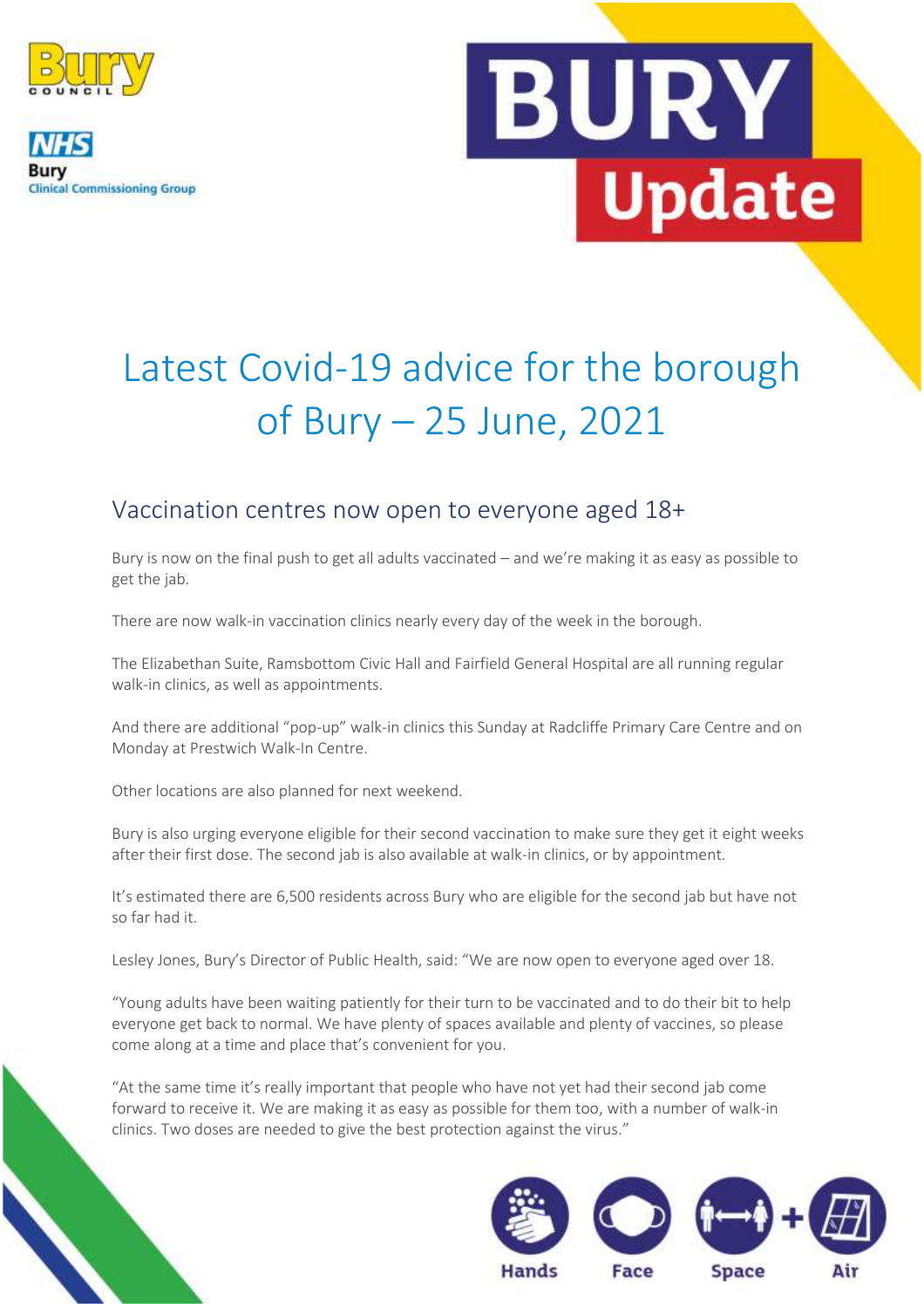The current list of clinics is at [www.bury.gov.uk/coronavirus-vaccine.](http://www.bury.gov.uk/coronavirus-vaccine) The coming week's walk-in clinics are:

### Friday 25 June

Ramsbottom Civic Hall, Market Street. 8.30am to 6.30pm. Pfizer first dose and second dose.

### Saturday 26 June

Ramsbottom Civic Hall, Market Street. 8.30am to 6.30pm. Pfizer first dose and second dose.

#### Sunday 27 June

Radcliffe Primary Care Centre, 69 Church Street West, Radcliffe. 10am to 6pm. Pfizer first dose and second dose.

Ramsbottom Civic Hall, Market Street. 8.30am to 3pm. AstraZeneca second dose.

#### Monday 28 June

Prestwich Walk-in Centre. 8.30am to 1pm. AstraZeneca second dose.

### Tuesday 29 June

Elizabethan Suite, Knowsley Street, Bury. 10am to 8pm. Pfizer first dose and second dose.

### Thursday 1 July

Elizabethan Suite, Knowsley Street, Bury. 8am to 1pm. AstraZeneca second dose.

### Friday 2 July

Ramsbottom Civic Hall, Market Street. 8.30am to 6.30pm. Pfizer first dose and second dose.

Appointments at the Fairfield clinic can be booked via <https://srft.nhsbookings.com/v2/#book/location/9/category/7/count/1/provider/any/> and select the social care or family buttons to book. Alternatively, call 0161 778 2104. There is limited free vaccination hub parking available opposite the Education Centre entrance.

You can also book an appointment at one of our local clinics at [www.covid.nhsbookings.com/gmpcn.](http://www.covid.nhsbookings.com/gmpcn)

Or use the NHS National Booking Service [http://www.nhs.uk/conditions/coronavirus-covid-](http://www.nhs.uk/conditions/coronavirus-covid-19/coronavirus-vaccination/coronavirus-vaccine/)[19/coronavirus-vaccination/coronavirus-vaccine/](http://www.nhs.uk/conditions/coronavirus-covid-19/coronavirus-vaccination/coronavirus-vaccine/) or call 119.

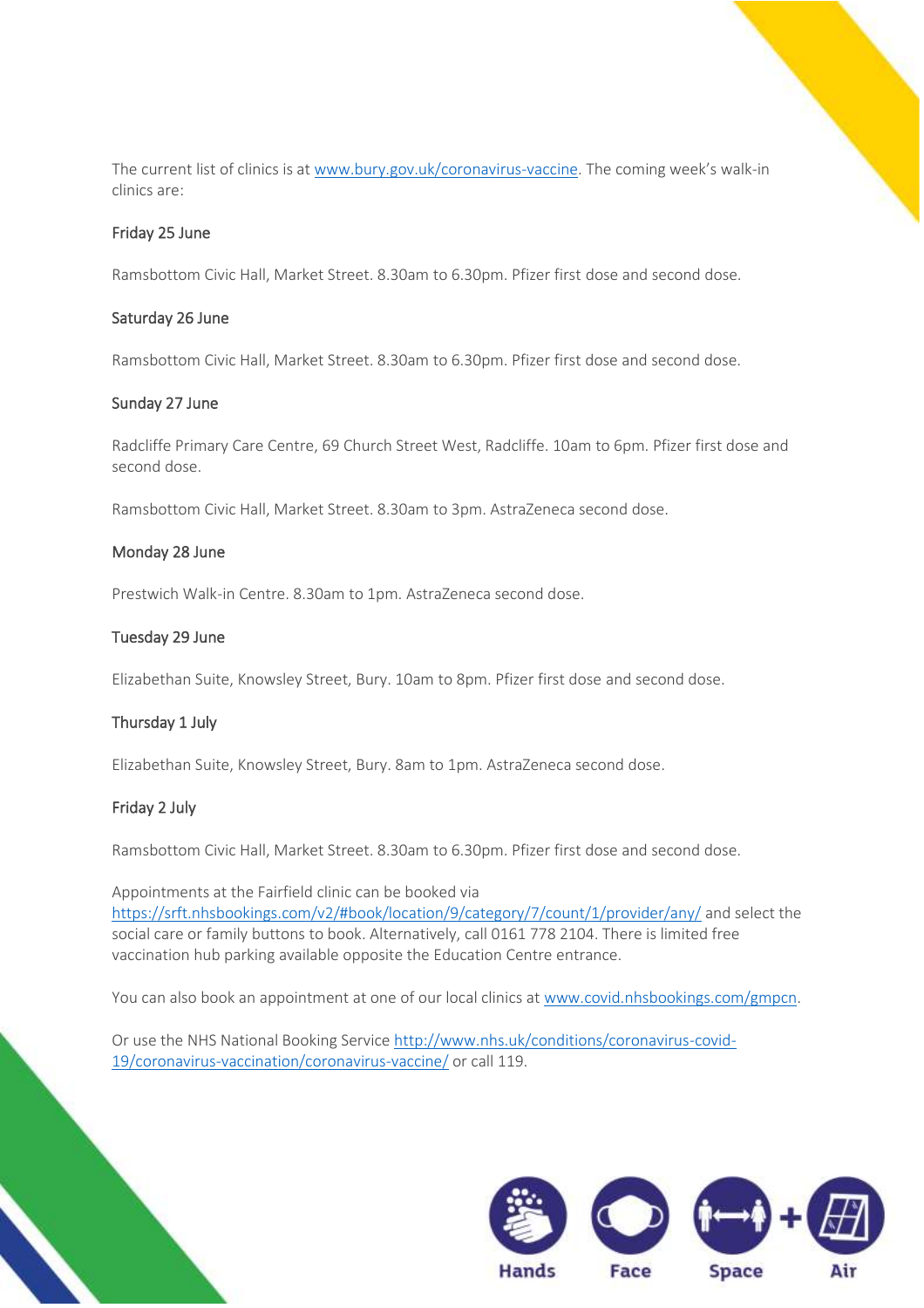### Covid-19 infections continue rapid increase

The number of new cases of Covid-19 in Bury has continued to increase rapidly.

The weekly rate of new cases on 19 June was 344.5 per 100,000 people, the sixth highest rate in the UK.

Numbers of new cases have also increased across Greater Manchester, the North West and the rest of the country. The increase remains most pronounced in children and young people aged up to 19 and among younger working adults (aged 20-39).

We have seen small increases in the number of people in local hospitals with Covid-19 and increases in hospital admissions are being seen across the North West as a whole. We continue to see small numbers of deaths registered in Bury with Covid-19 on the death certificate.

Bury, along with the rest of Greater Manchester and neighbouring Lancashire, is an Enhanced Response Area. This means additional support from agencies like the police and military is available, as well as initiatives like assisted testing in schools.

We are delivering additional walk-in vaccine clinics and are going door-to-door across Bury to talk to people about what they can do to stop the spread.

We ask that everyone stays vigilant and does their bit to help us curb the infection rate:

- Continue to meet friends and family outside wherever possible.
- Stick to the really important basics of hands, face, space + keep air circulating when indoors.
- Get tested and isolate immediately if you need to.
- Get your first and second vaccinations when invited.

#### *Test*

Bury has plenty of Covid-19 test options for people with and without symptoms – see below, and take a look at bury.gov.uk/coronavirus-testing. When using a rapid test it's really important to register the result regardless of whether it is positive or negative. You can do this at [www.gov.uk/report-covid19](http://www.gov.uk/report-covid19-result) [result](http://www.gov.uk/report-covid19-result)

#### *Isolate*

If you develop Covid symptoms, test positive for coronavirus or are a contact of someone who has Covid, please stay at home and do not go out under any circumstances. There is support available from our Community Hubs – see below.

#### *Vaccinate*

Take the vaccine when offered, and make sure you get your second dose when it's time – bury.gov.uk/coronavirus-vaccine

Together we can stop coronavirus. Let's do it for each other. Let's do it for Bury.

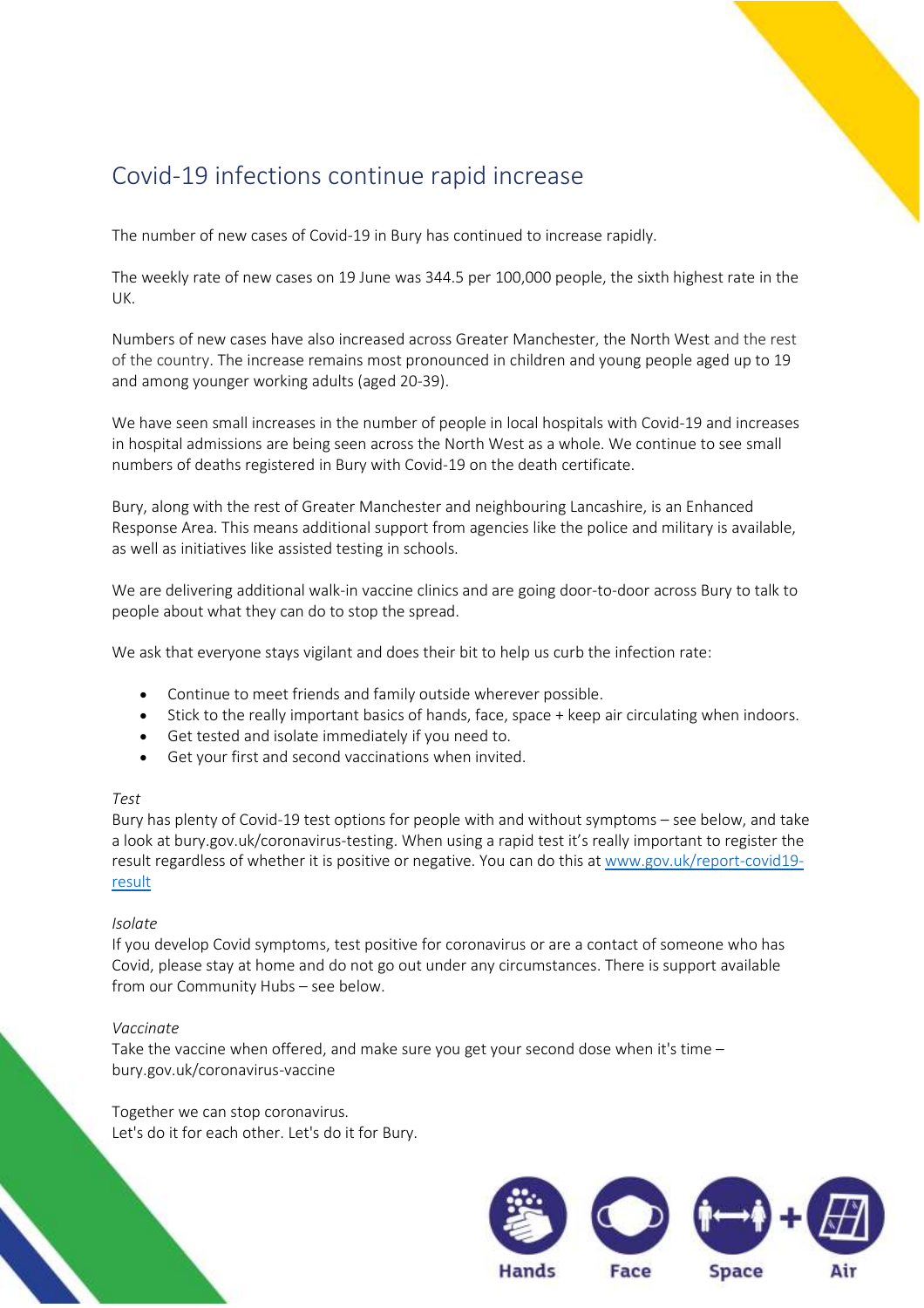

7-day case figures:

Week ending 19 June: infection rate per 100,000 – 344.5 (658 new cases). Week ending 12 June: infection rate per 100,000 – 274.9 (525 new cases). Week ending 5 June: infection rate per 100,000 - 207.3 (396 new cases). Week ending 29 May: infection rate per 100,000 - 112 (233 new cases).

### Total vaccinations now up to 212,000

A total of 123,477 people registered with a Bury GP have now had their first Covid jab and 89,104 residents have received their second dose – bringing the total number up to 212,58.



However, residents are being urged to keep up the fight against Covid-19 given that the infection rate is still climbing in Bury.

And everyone is being reminded that they must get their second jab if they are to be fully protected against the virus.

### It's best to test!

Our Best to Test campaign rolls on, and can be seen prominently across the borough on outdoor media and online. It encourages everyone who does not have coronavirus symptoms to get tested twice a week to protect those around us - our loved ones and work colleagues - and to help us get back on our feet.

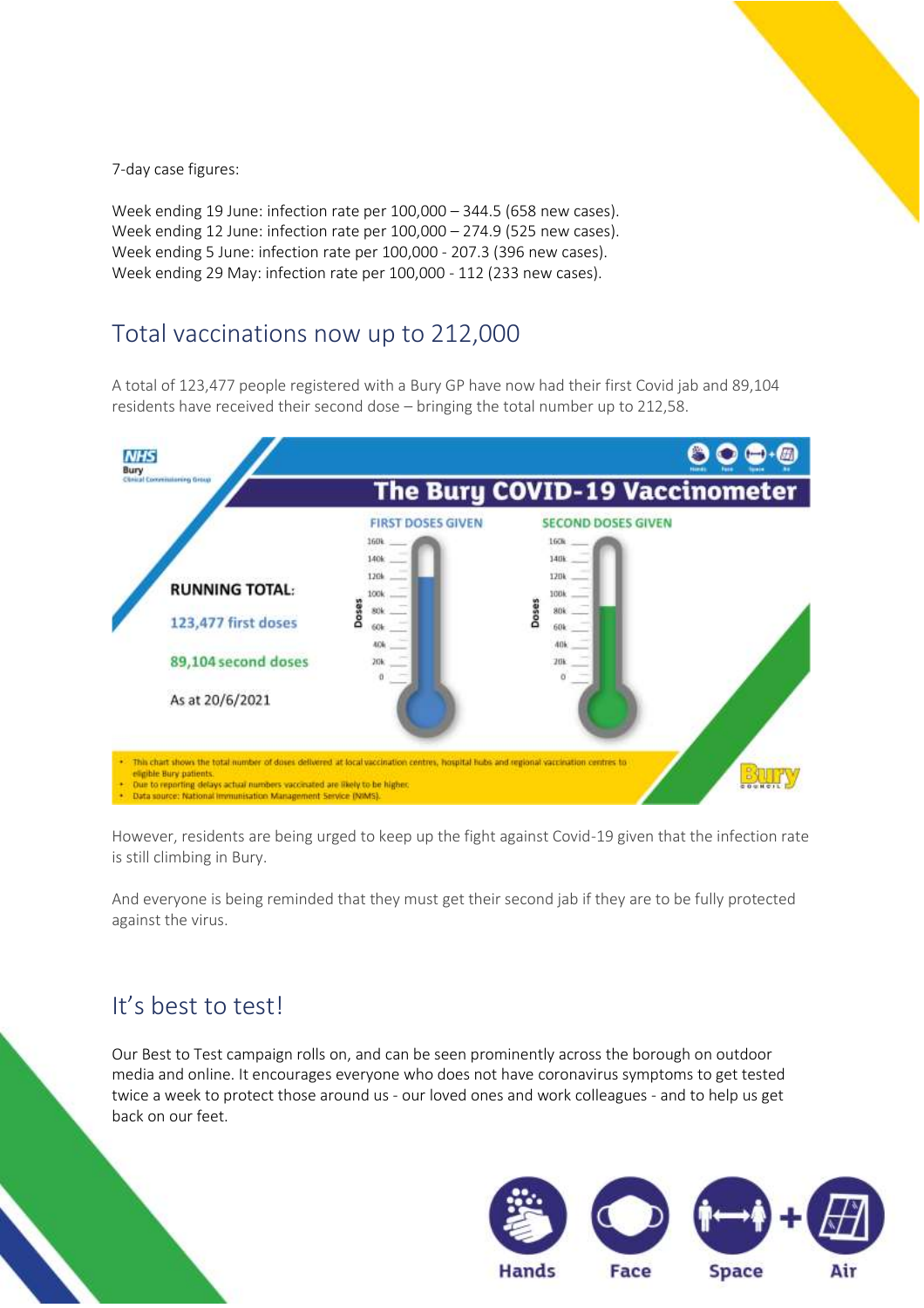### Rapid testing for everyone

In Bury we are supporting the Government's request to try and stop case numbers rising further, through everyone without symptoms getting regularly tested for coronavirus.

An estimated 1 in 3 people who have the virus don't know that they do, so they could unknowingly be passing it on to their loved ones or work colleagues.

Regular rapid testing, twice a week, helps to pick up cases that might otherwise not have been discovered. With this knowledge we can break the chain of transmission, helping us to protect people around us and safely get back to the things we enjoy and a more normal way of life.

The rapid test, known as a lateral flow test, takes approximately five minutes to complete and the result is available in around an hour if you are having an assisted test, or 30 minutes if you are taking the test yourself at home.

There are two main ways you can arrange a rapid test:

### 1. Assisted testing at a test centre

You can book an assisted rapid test at one of our testing centres. Our team will explain what to do and will process your result which will be sent to you by email or text message in around an hour.

You can book an assisted rapid test online, to be carried out at either:

- Waterfold Business Park, Bury BL9 7BR.
- The Mosses Centre, Cecil Street, Bury BL9 0SB.

### 2. Home testing with a self-test kit

You can also take the test yourself at home by following the instructions included with the self-test kit. You can collect a supply of self-test kits from a local testing site at certain times, from participating community pharmacies, or order kits to be sent to your home.

### *Registering your result*

If you self-test at home you will need to register your result online or by phoning 119 within 24 hours of taking your test.

### *If you have a positive result*

Anyone who has a positive test result should self-isolate and will be required to take a follow-up PCR test within two days to confirm the result, even if they don't have symptoms. This is also important to help track any variants of concern.

Even if you have a negative result, it's still vital to continue to follow the guidance around hands, face, space and air to avoid catching coronavirus.

Find out everything you need to know, book a test or request/arrange to pick up testing kits to use at home on our [testing information page.](https://www.bury.gov.uk/index.aspx?articleid=16065)

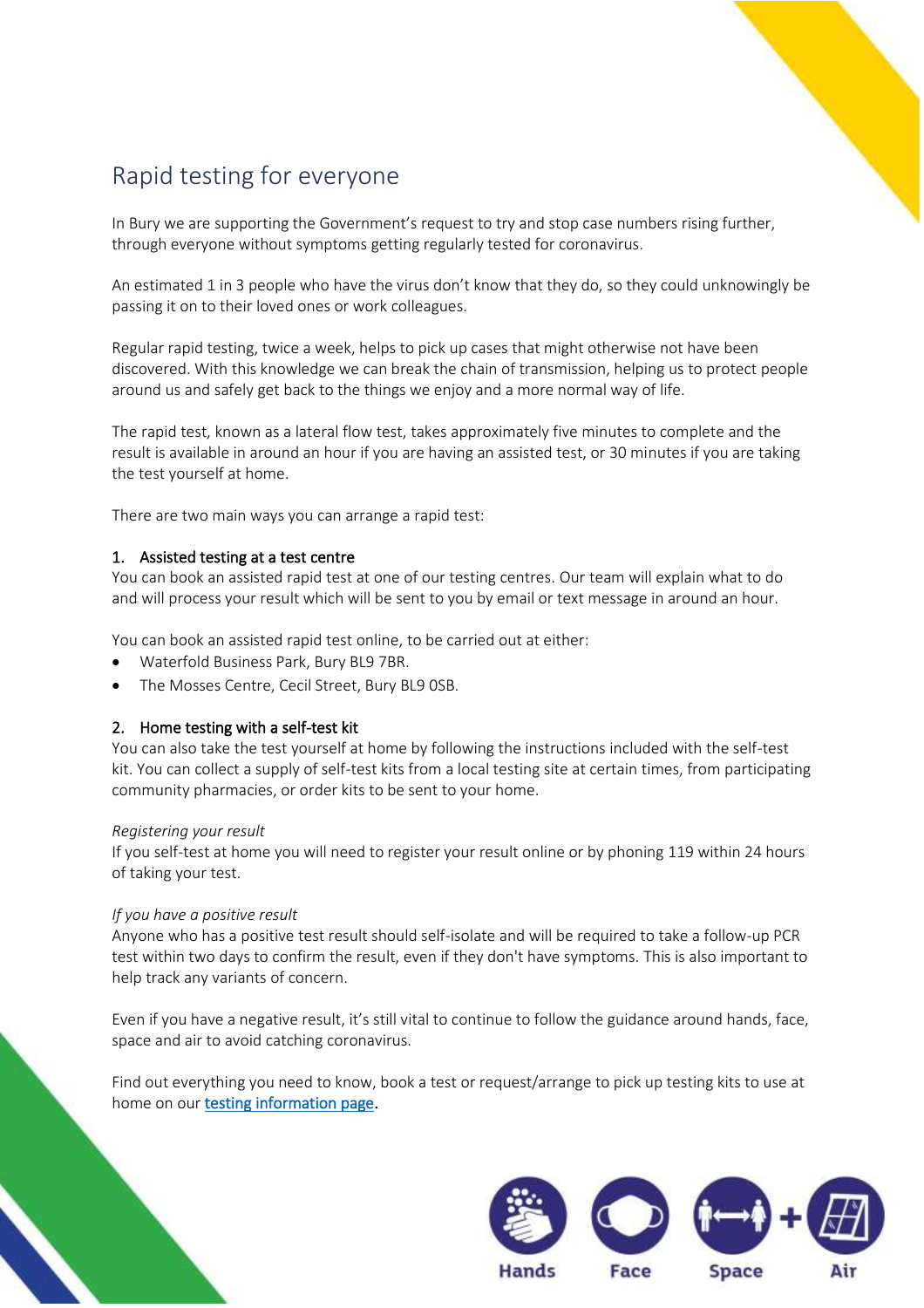### If you have Covid-19 symptoms, here's how to get tested

If you have any of the three most common symptoms of coronavirus - a high temperature, a new continuous cough, or a loss or change to your sense of smell or taste - we urge you to get tested to protect yourself and the people around you. Please get tested within the first 3 to 5 days of symptoms.

A range of testing options are available right across the borough:

- No appointment needed at Bury's walk-through testing centre, open 10am 3pm, Monday Friday (excluding bank holidays) at Chesham Fold, 95 Chesham Fold Road, Bury BL9 6JZ.
- By appointment 8am 1.30pm, with some locations open seven days a week, at Department for Health & Social Care testing centres located at:
	- o The former Radcliffe Pool car park, Blackburn Street, Radcliffe
	- o Whitefield Library, Pinfold Lane, Whitefield
	- o Longfield Centre car park (via Rectory Lane), Prestwich
	- o Great Eaves Road test site, Great Eaves Road, Ramsbottom
- Bury's drive-through testing site at Waterfold Business Park is available by appointment only.

Access the *latest information* about testing and availability or call 0161 253 5515.

### Stop the spread - self-isolate

If you're told to self-isolate, it's important to do so immediately and for the full 10 days. You shouldn't leave home for any reason during this time (including the period of awaiting a Covid-19 test result).

Keeping yourself away from other people when you could be infectious is the most effective way of stopping coronavirus from spreading.

You're not alone if you find doing this hard. Planning ahead, even before you have been told to selfisolate, can make things easier; for example, think about how you would get necessities like food and medication in the event of the household having to self-isolate.

Bury's Community Hubs are still here for anyone who needs support because they have no one to turn to for support, including those who are self-isolating.

To access essential help, call 0161 253 5353, 9am to 5pm, Monday to Friday or text 07860 022876 (messages responded to by the next working day).

More information i[s on the community hubs page of our website.](https://www.bury.gov.uk/index.aspx?articleid=15300)

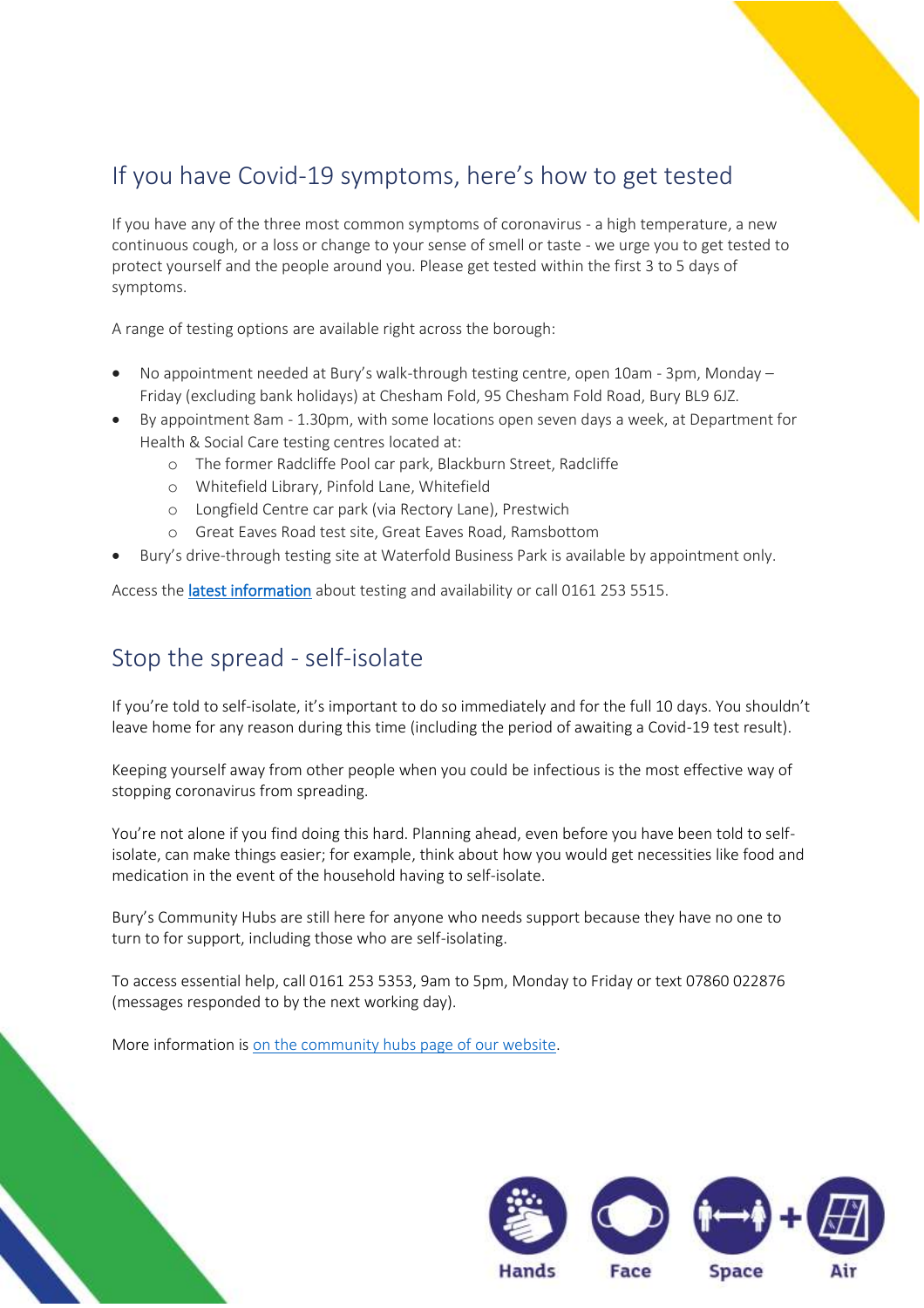### Helping people through the toughest times

### *Mental health support*

As the coronavirus pandemic continues, life has changed for all of us and it's natural that this may cause you to feel worried or anxious, lonely or frustrated. If you feel you need some extra support, Bury's Getting Help Line is a confidential telephone service run by the voluntary sector for people of all ages who are experiencing difficulties with their mental wellbeing.

You can access advice, guidance and signposting to local services by calling the Getting Help Line on 0161 464 3679. [Find out more](http://www.bury.gov.uk/mentalwellbeing) about other mental wellbeing support.

### *Business support*

Hundreds of businesses across Bury could miss out on vital business rates relief simply because they have not applied for it.

A huge range of businesses – from shops and restaurants to gyms and art galleries – are eligible to benefit from the extension of rates discounts for another year, which started in April 2020.

The discount was applied automatically for the period from April to June - however, to receive the money from 1 July, businesses must apply for it.

The council estimates that as many as two-thirds of the 900 eligible businesses in Bury have still not applied, and it is urging them to do so now before they receive a new rates bill which doesn't include the discount.

The discount is only available to occupied properties. However, if you had to close your business temporarily due to national lockdown restrictions, you can still qualify.

The business rates discount for nurseries has also been extended. To qualify, they must be on Ofsted's Early Years Register and be wholly or mainly used for the provision of the Early Years Foundation Stage.

Businesses and nurseries, if eligible, could receive:

- 100% discount for the 2020/21 tax year
- 100% discount for the first 3 months of the 2021/22 tax year (1 April 2021 to 30 June 2021)
- up to a 66% discount for the rest of the 2021 to 2022 tax year (1 July 2021 to 31 March 2022)

Details of the business rates discounts, eligibility criteria and application forms are on the council's website at [www.bury.gov.uk/retaildiscount](http://www.bury.gov.uk/retaildiscount) and a[t www.bury.gov.uk/nurseriesdiscount.](http://www.bury.gov.uk/nurseriesdiscount)